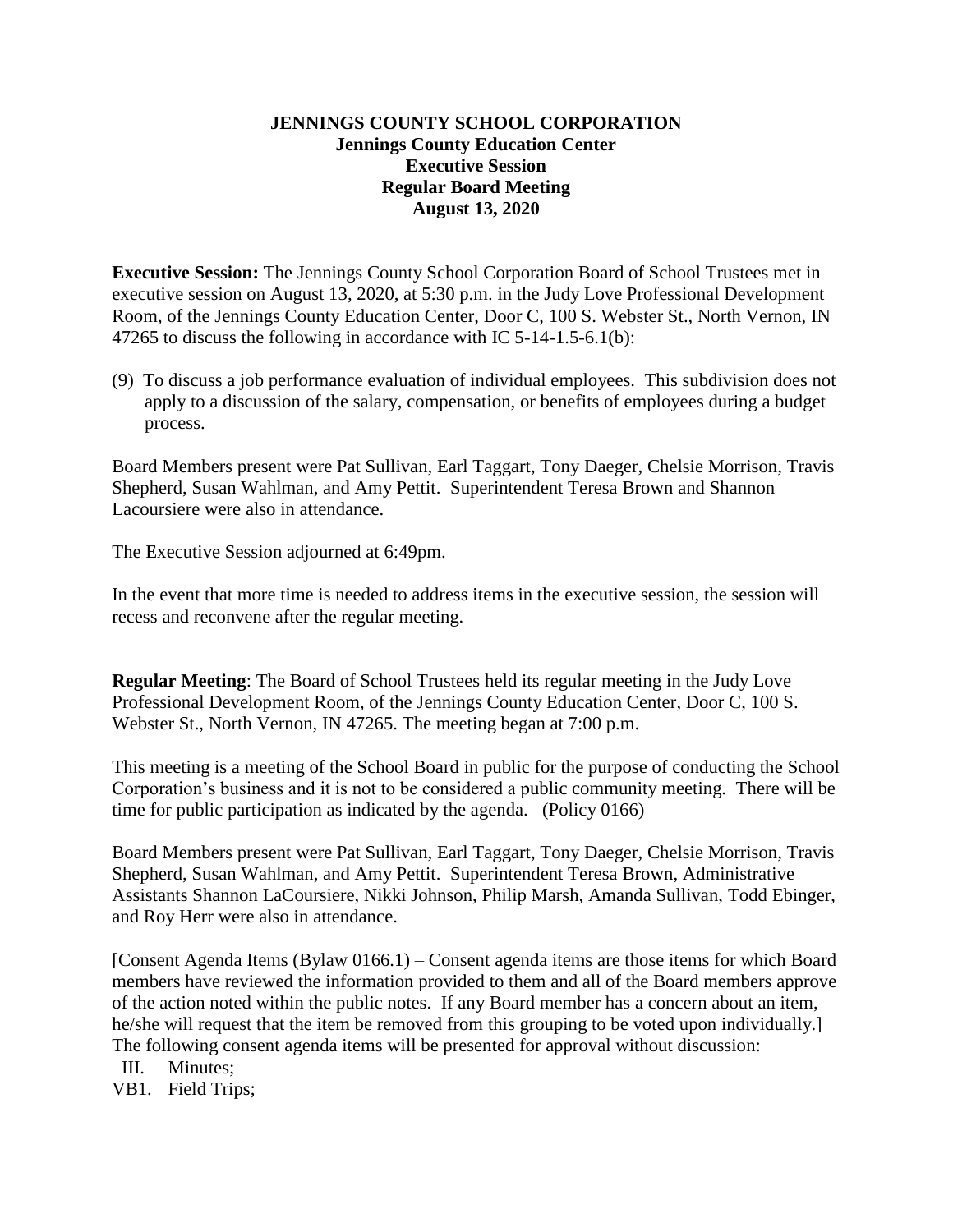- VC1. Professional Staff: Leaves;
- VC2. Professional Staff: Resignations, Retirements;
- VC4. Conference Requests;
- VD1. Support Staff: Leaves;
- VD2. Support Staff: Resignations, Retirements;
- VD4. Conference Requests;
- VI. Claims;

Agenda [Information Items] – Information items are those items that the Board members are given to review. If a Board member wishes to discuss any of these items, he/she will indicate that the item(s) be removed from this grouping for discussion during the meeting.]

The following information items will be shared with the Board:

VE3. July Fund Report

## **Agenda**

- I. Pledge The President opened the meeting with the Pledge of Allegiance.
- II. Consent Agenda Items Mr. Taggart made a motion to approve the consent agenda items. Mr. Shepherd seconded the motion. 7 yes, 0 no. Approved.
- III. Minutes of the Regular Board Meeting of July 30, 2020. The minutes were approved without discussion as a consent agenda item.

#### IV. Community Non-Agenda Items

 The President asked if anyone would like to speak on an item on the agenda. There were no comments.

#### V. New Business

- A. NEOLA, Approval
	- 1. NEOLA Policy 0151, Organizational Meeting, First Reading.
	- 2. NEOLA Policy 0152, Officers, First Reading.
	- 3. NEOLA Policy 0154, Motions, First Reading.
	- 4. NEOLA Policy 0155, Committees, First Reading.
	- 5. NEOLA Policy 0167.2, Executive Session, First Reading.
	- 6. NEOLA Policy 0171.4, Treasurer, First Reading.
	- 7. NEOLA Policy 3120.11, Public Hearing Before Commencement of Collective Bargaining, First Reading.
	- 8. NEOLA Policy 5460, Graduation Requirements, First Reading.
	- 9. NEOLA Policy 6105, Authorization to Accept and Distribute Electronic Records and to Use Electronic Signature, First Reading.
	- 10. NEOLA Policy 6250, Required ADM Counts for the Purpose of State Funding, First Reading.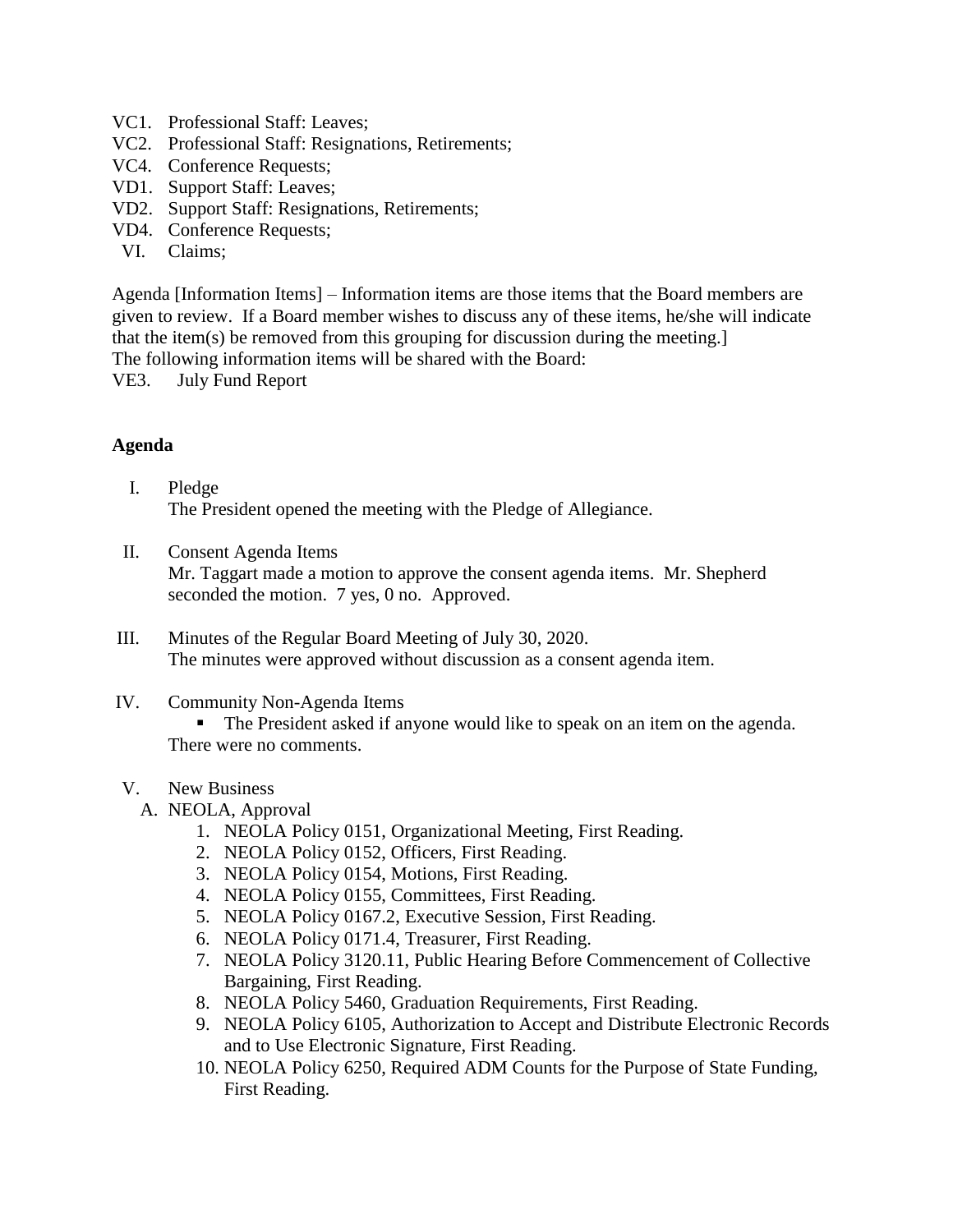- 11. NEOLA Policy 7450.02, Web Accessibility, Content, Apps and Services, First Reading.
- 12. NEOLA Policy 8330, Student Records, First Reading.
- 13. NEOLA Policy 8420.01, Pandemics and Epidemics, First Reading.
- 14. NEOLA Policy 8450, Control of Casual-Contact Communicable Diseases, First Reading.

Mrs. Brown noted that this is a first reading and will be voted on at our next Board meeting.

- B. Programs (Policy 2000)
	- 1. Field Trips None at this time.
- C. Professional Staff (Policy 3000)
	- 1. Leaves None at this time.
	- 2. Resignations/Retirements
		- Katherine A. Jackett, JCMS Band/Orchestra Director & JCHS Orchestra Director, Resignation effective 7/30/2020.
		- Bobby Burns, JCHS Teacher, Retiring effective 8/7/2020. He will be keeping the Adult Education evening classes.
		- Julian Smith, Scipio Elementary Teacher, Retiring (medical reasons) effective 5/12/2020.

This resignation/retirements were approved as a consent agenda item.

- 3. Recommendations
	- Sidney Gerkin, NVE Kindergarten Teacher, \$39,000.00 yr., effective 8/12/2020.
	- Jacqueline Graves, JCHS Math Teacher, \$39,000.00 yr., effective 8/12/2020.
	- Gennie Grider, JCHS Impact Teacher, \$39,000.00 yr. (Transition to Teach program on emergency license), effective 8/3/2020.
	- Susan Harding to provide coverage for Food Service Director, Tonya Feider's, maternity leave (approx. 7 weeks), \$32.42-hour x 8 hours a day for maximum of three days per week to ensure we maintain compliance with all the guidelines that we must abide by with local/state and federal funding sources. Effective 9/14/2020 to 10/30/2020.
	- Billie Taylor to provide maternity leave coverage for Scipio Elementary Teacher. We are recommending she receive teacher pay effective 8/19/2020.

Mr. Shepherd made a motion to approve these recommendations. Mr. Daeger seconded the motion. 7 yes, 0 no. Approved.

4. Conference Requests None at this time.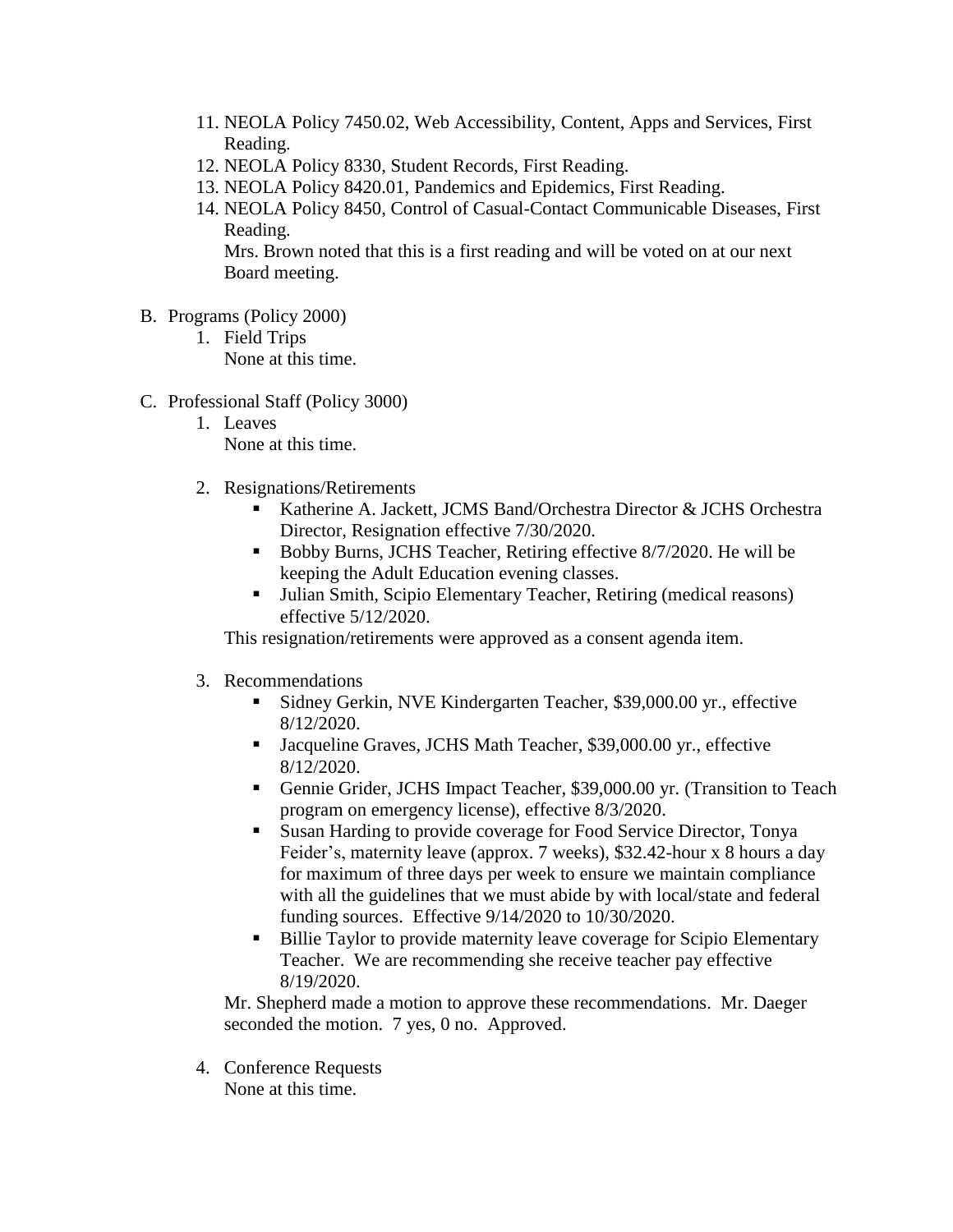- D. Support Staff (Policy 4000)
	- 1. Leaves None at this time.
	- 2. Resignations/Retirements
		- Dot Daugherty, JCHS Para Pro, Resignation effective 8/7/2020.
		- Ashleigh Donnell, Sand Creek Elementary Para Pro, Resignation effective 7/30/2020.
		- Sandra Doran, JCSC Tech, Resignation effective 8/7/2020.
		- Sharon Hamilton, Sand Creek Elementary Para Pro, Resignation effective 8/6/2020.
		- **Jim Hardwick, JCHS Custodian, Resignation effective 8/7/2020.**
		- Kathy Langdon-Welch, Brush Creek Elementary Para Pro, Resignation effective 8/5/2020.
		- Chelsie Short, JCSC Bus Aide, Resignation effective 8/6/2020.
		- **Angel Skelton, JCHS Interpreter, Resignation effective 8/3/2020**
		- **Ervin Butch McNicholas, JCSC Bus Driver, Retiring effective 7/30/2020.**

These resignations/retirement were approved as a consent agenda item.

- 3. Recommendations
	- Wren Bevers, JCHS Volunteer Dance Coach, effective 8/4/2020.
	- Matt Capes, ½ JCMS / ½ JCHS EL Para Pro, \$11.25 hr. x 7 hrs. day, effective 8/13/2020.
	- **Laura Hoeffer, Sand Creek Elementary Sub Teacher to 29 hour SPED** Para Pro, \$13.00 hr., effective 8/13/23020.
	- Irene Lynn Hulse, 6-hour Bus Driver, \$16.00 hr., effective 8/13/2020.
	- Mary Jordan, Sand Creek Elementary 29 hr. Para Pro to full time Para Pro, effective 8/12/2020.
	- Diana Marksberry, JCSC 8-hour Bus Aide, \$10.00 hr., effective 8/13/2020.
	- Averie Maschino, JCMS Cheerleading Coach, \$1,652.00 stipend, effective 8/4/2020.
	- **Mandy Pike, JCMS 29 hour SPED Para Pro, \$10.00 hr., effective** 8/13/2020.
	- Cynthia Turner, JCMS SPED Para Pro, \$11.70 hr. x 7 hrs., effective 8/13/2020.
	- Shawn Vansickle, Sand Creek Elementary Custodian, \$11.00 hr. x 8 hrs., effective 8/10/2020.
	- DeAnn Yeager-Sharp, Brush Creek Elementry 3-hour Cook, \$11.25 hr., effective 8/13/2020.

Ms. Morrison made a motion to approve these recommendations. Mrs. Pettit seconded the motion. 7 yes, 0 no. Approved.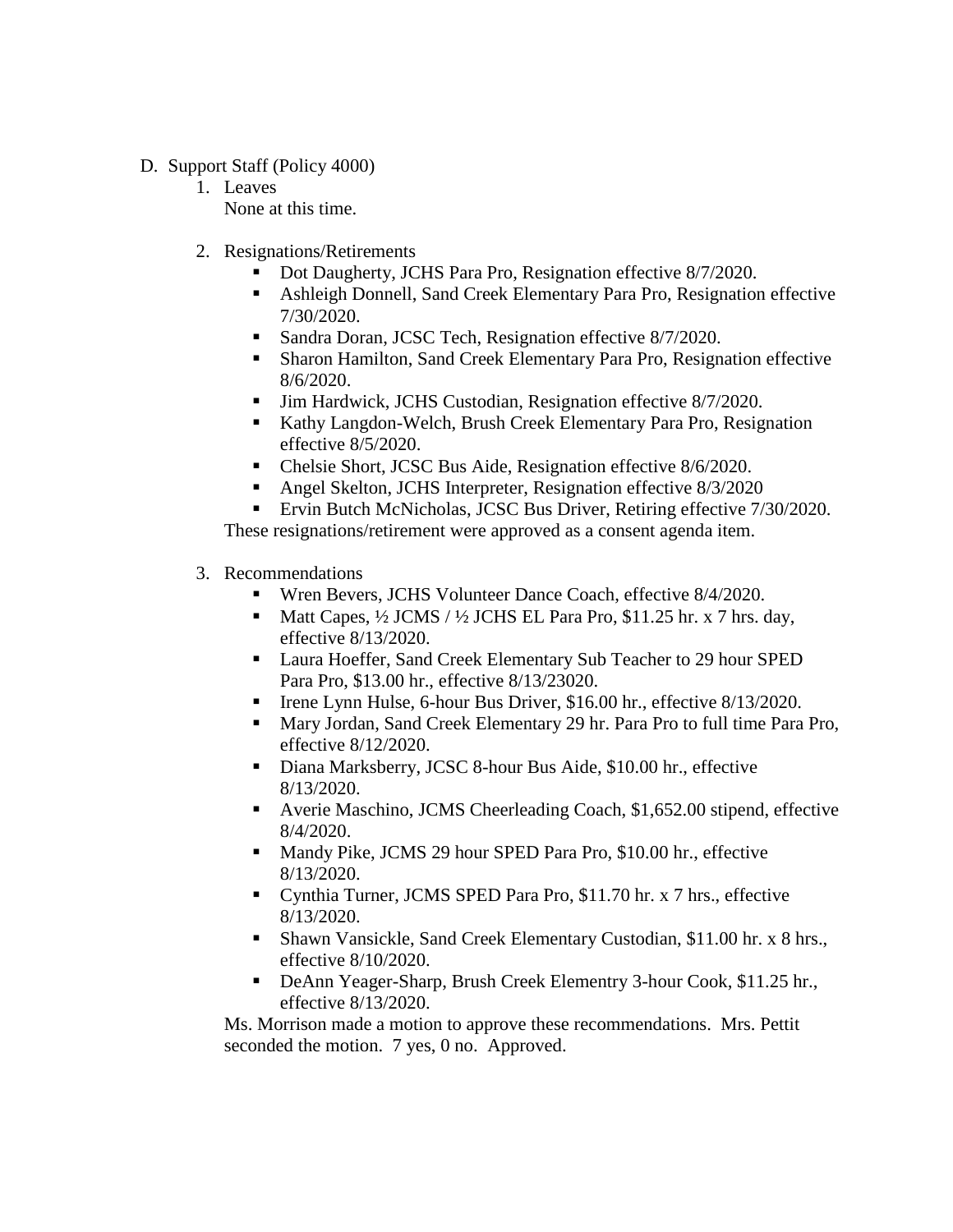- 4. Conference Requests None at this time.
- E. Finances (Policy 6000)
	- 1. Donations, Approval
		- Hayden United Methodist Church, \$250.00 to Hayden Elementary for supplies needed due to COVID-19.
		- Hayden United Methodist Church, \$250.00 to Scipio Elementary for Back to School supplies.
		- Anytime Fitness, Recess Equipment (rubber balls, sports balls, sidewalk chalk, jump ropes, and hula hoops) for JC Elementary Schools.
		- Jennings County Small Business Coalition, \$14,539.26 to Jennings County School Corporation.

Mr. Daeger made a motion to approve these donations. Mrs. Wahlman seconded the motion. 7 yes, 0 no. Approved.

- 2. 2021 Budget Presentation, First Reading Mr. Marsh handed out 2021 Budget packets to the Board Members. He presented to the Board the new budget proposal.
- 3. July Fund Report

This report was included in the board packets.

- F. Property (Policy 7000)
	- 1. Proposal naming the Boys and Girls Cross Country "Big Blue Invitational" to be changed to the "Ray Gerkin Invitational", Approval

Mr. Taggart made a motion to approve this proposal. Mr. Daeger seconded the motion. 7 yes, 0 no. Approved. Special thanks to Jill Stoner for making the recommendation.

- G. Operations (Policy 8000)
	- 1. Dividing up SC92 Bus Route, Approval

Mrs. Brown updated the Board on route changes to cover a contracted route. Warren Lucas contacted 4 drivers who drive that area and they agreed to divide the route. To compensate the four drivers for the route, Warren added up the mileage and came up with \$1.50 a mile to cover fuel and other expenses. This works out to:

Marvin Sporleder 8 miles a day: \$12.00 a day

Judy Sporleder 8 miles a day: \$12.00 a day

TJ Sporleder 21 miles a day: \$31.50 a day

Matt Sporleder: 17 miles a day: \$25.50 a day

I am recommending we hire the four Sporleders to take the SC 92 route.

Mr. Daeger made a motion to approve the bus route change. Mr. Shepherd seconded the motion. 7 yes, 0 no. Approved.

H. Relations (Policy 9000)

1. Boys & Girls Club of Jennings County MOU with JCSC, Approval Mr. Ebinger presented the MOU to the Board and is asking for approval.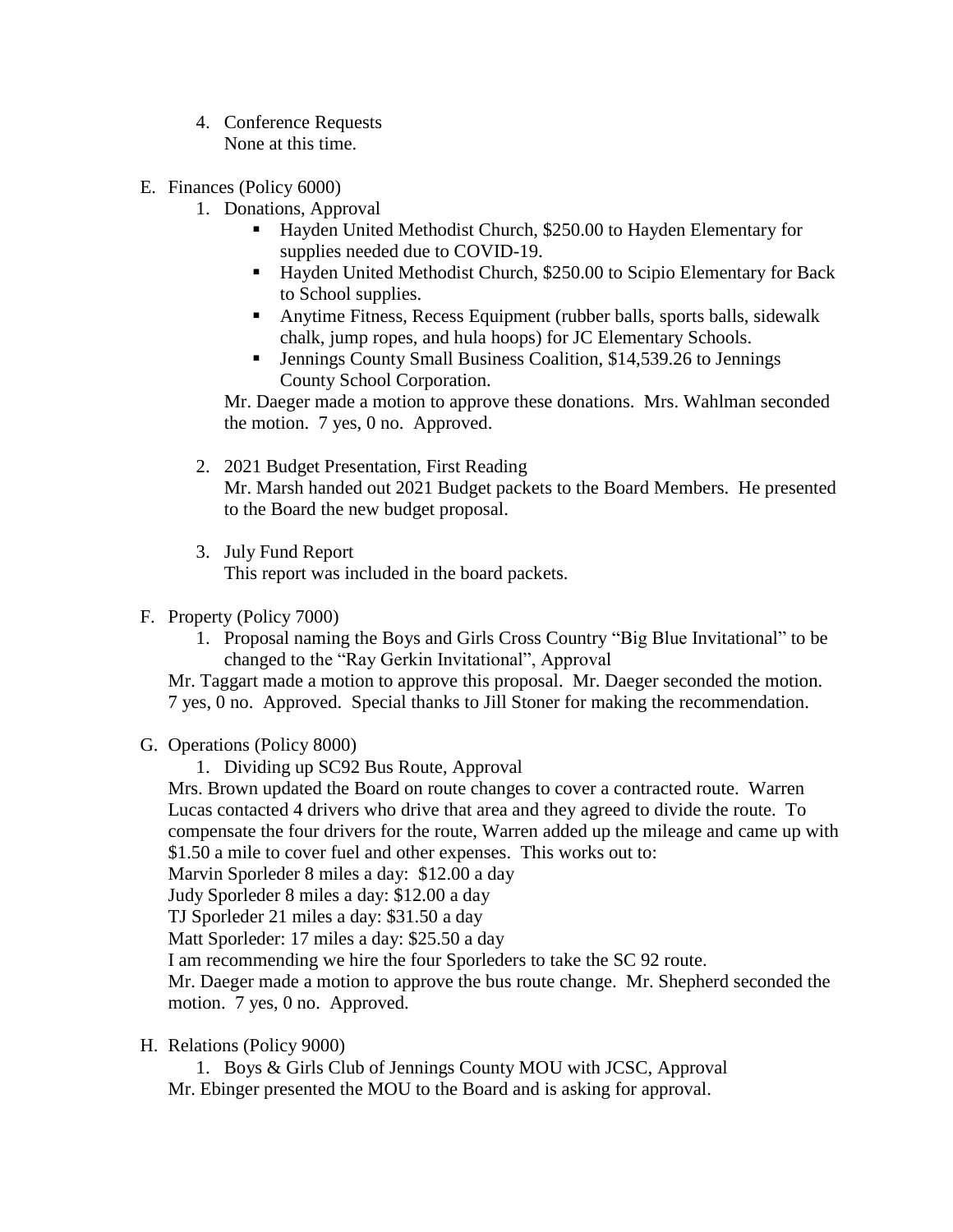Ms. Morrison made a motion to approve this MOU. Mrs. Pettit seconded the motion. 7 yes, 0 no. Approved.

VI. Claims

The claims were presented for approval in the amount of \$2,387,866.07 (claims 2167 – 2376) and payroll in the amount of \$1,033,175.24 (check date 8/10/2020). These claims were approved without discussion as a consent agenda item.

## VII. Other

A. Updates

1. Other

Mrs. Brown is asking for a title change for Nikki Johnson to Assistant Superintendent. She will still be responsible for curriculum, instruction, and assessment with the same salary, but her new title would be Assistant Superintendent. I am asking the Board for approval.

Mr. Taggart made a motion to approve the title change. Mr. Shepherd seconded the motion. 7 yes, 0 no. Approved.

## 2. Other

Mrs. Brown is recommending extra days are added to the following contracts for additional duties:

- $\triangleright$  Brad Briggs (30 days)
- $\triangleright$  Nicole Cardinal (15 days)
- $\blacktriangleright$  Jeff Green (20 days)
- $\triangleright$  Molly Jones (4 days)
- $\triangleright$  Kathy Marsh (6 days)
- $\geq$  Zabrina Nicholson (17 days)
- $\triangleright$  Lynda Phillips (13 days)
- $\triangleright$  Anna Poore (4 days)
- $\triangleright$  Betsy Schwering (2 days)
- $\triangleright$  Ashley Sedam (15 days)
- $\triangleright$  Emily Sommers (15 days)

If the duties are not necessary due to school being closed, the extra days would not be offered or payed.

Mr. Shepherd made a motion to approve the extra days. Ms. Morrison seconded the motion. 7 yes, 0 no. Approved.

#### 3. Other

Travis Maschino – Archery Coach (40 kids – can have 2 teams)

He would like to have somewhere in our school system to hold practices if possible. They currently rent from St. Mary's at \$800.00 annually. He wants to use that money for the kids and have a place to call their own. He asked about the JCHS old weight room building and asked the Board to consider.

The Board is open to help out and find a space for the archery team to use once the wrestling complex is complete.